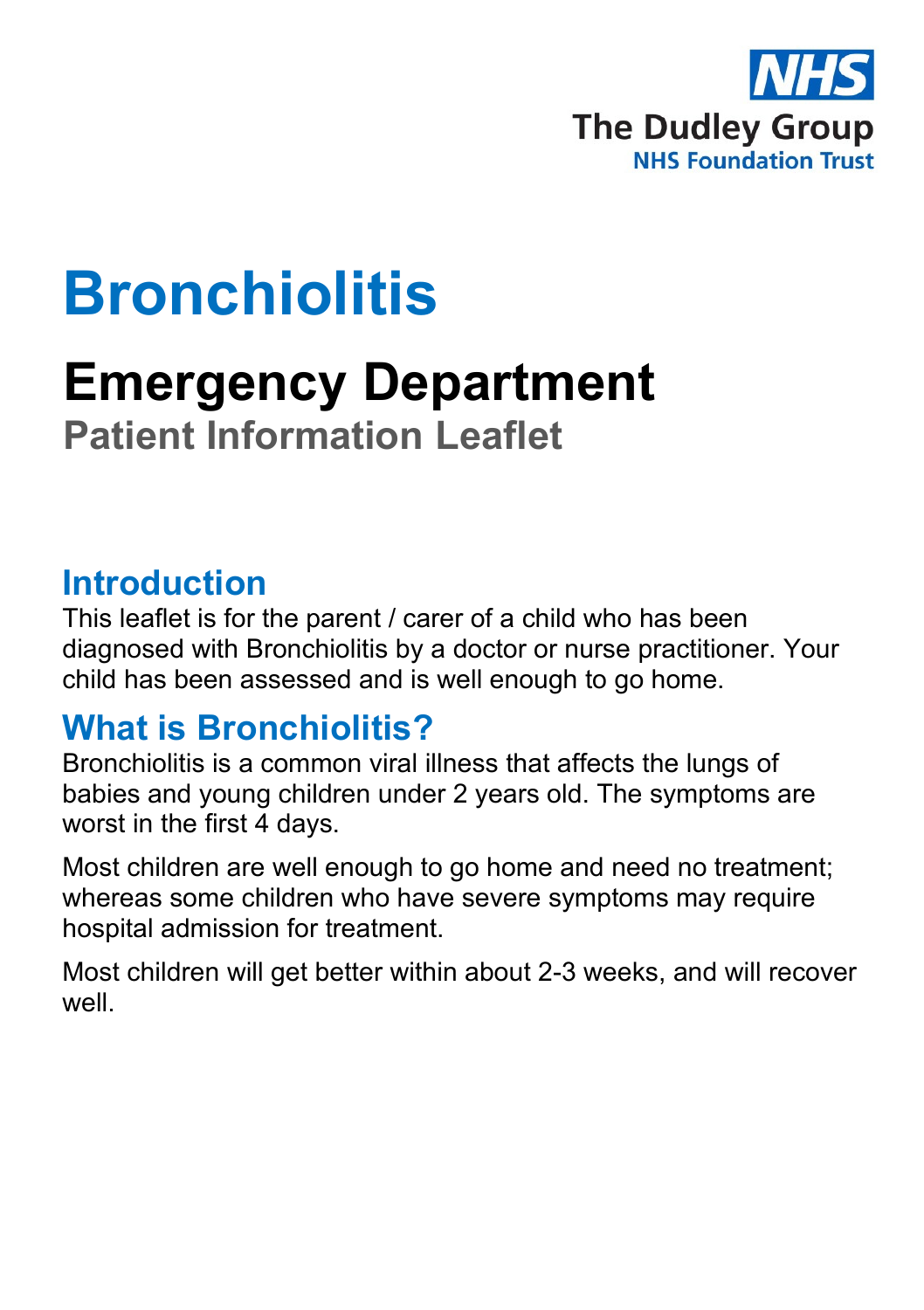## **How should I care for my child at home?**

Your child may have a cough and remain chesty for some time, but this will settle down gradually.

You could help by:

- Offering smaller amounts of feeds but more frequently.
- Continuing with any prescribed medicines.
- Giving Paracetamol syrup if they have a temperature.
- Antibiotics will not help as Bronchiolitis is caused by a virus.
- Make sure your child is not exposed to tobacco smoke as passive smoking can damage your child's health, and will only make their breathing worse.
- Nasal saline drops may help with nasal congestion.

**Please arrange a follow up with your GP within 48 hours of leaving the hospital. If this is not possible and you feel there is no improvement and your child's symptoms are getting worse, seek further medical advice immediately at NHS 111 or your nearest emergency department (A&E).**

#### **When should I get advice or seek medical attention?**

Children breathe faster than an adult, but it is important to look for signs that your child is struggling to breathe, and may be getting worse. You may notice that your child has:

- More visible ribs as they breathe
- Increased effort in breathing
- Taken less than half of their normal feed
- Vomited after feeds
- Lethargy, tired or irritable
- Had a dry nappy for 12 hours or more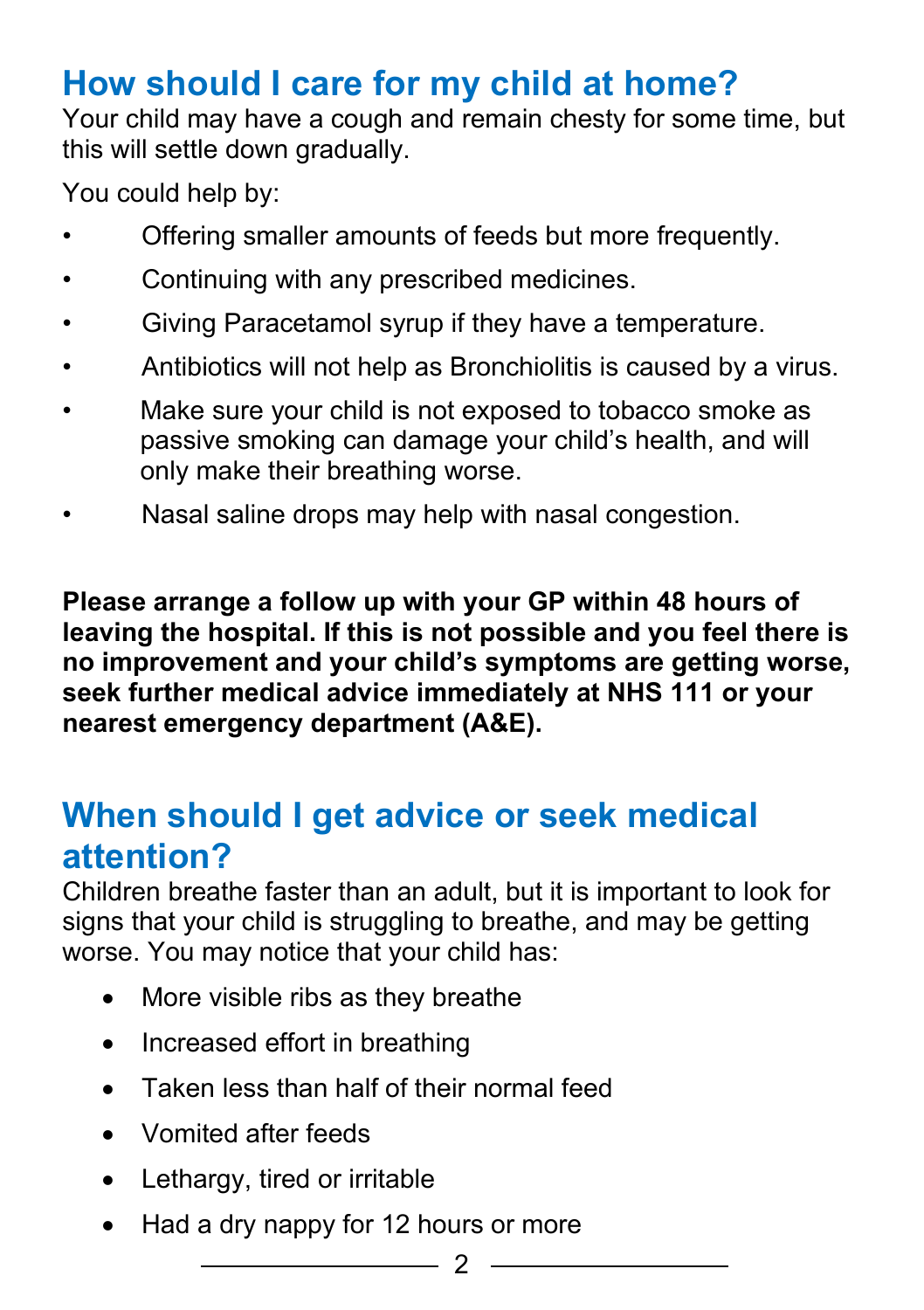- Worsening of cough or unable to catch their breath
- Temperature of 38° or above

#### **If your child has any of these symptoms, you must seek medical advice immediately by contacting your GP, NHS 111 or your nearest emergency department (A&E).**

If you have any questions, or if there is anything you do not understand about this leaflet, please contact:

Paediatric emergency department on ext. 4681

Russells Hall Hospital switchboard number: 01384 456111

#### **This leaflet can be downloaded or printed from:**

http://dgft.nhs.uk/patients-and-visitors/patient-information-leaflets/

If you have any feedback on this patient information leaflet, please email dgft.patient.information@nhs.net